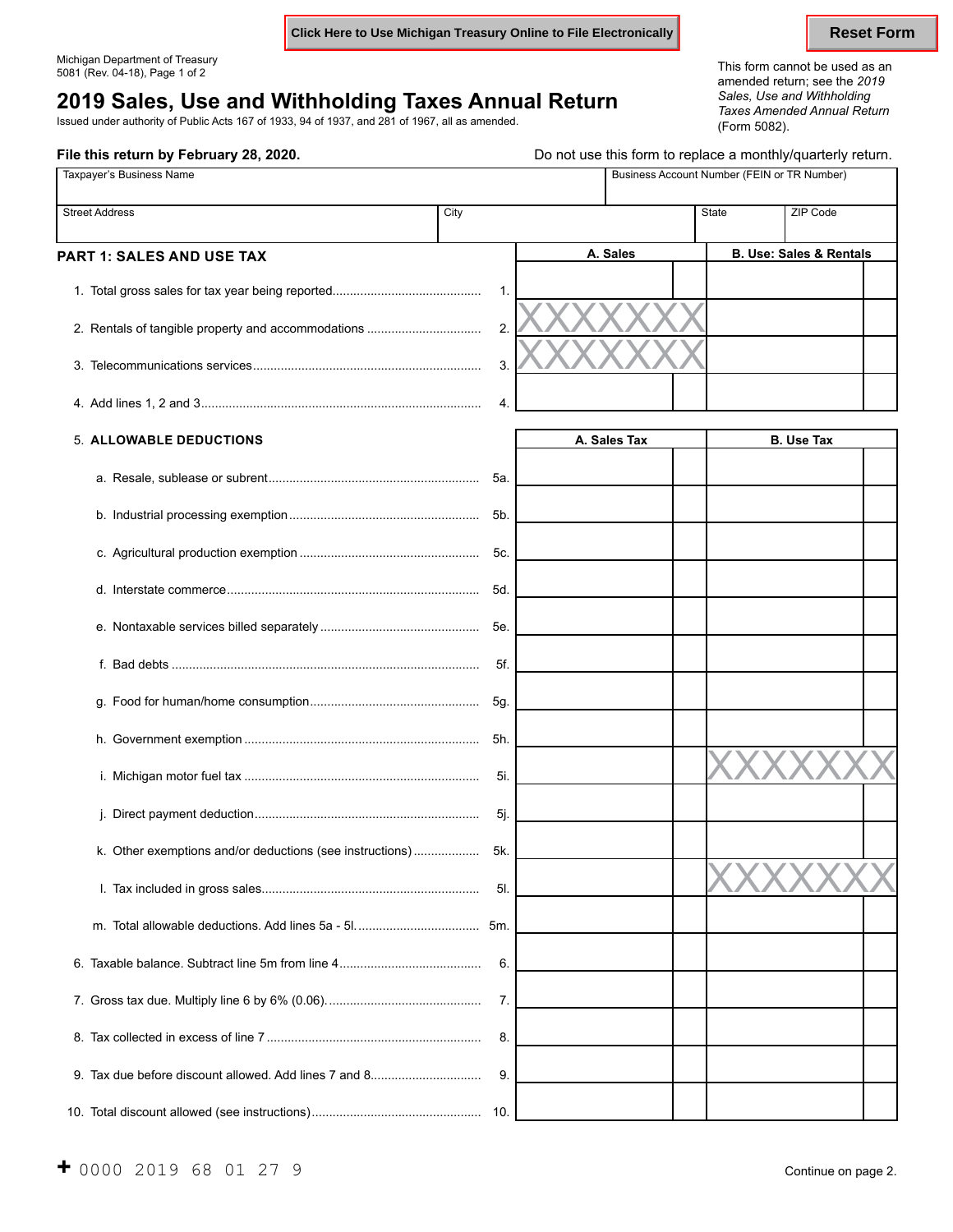| 2019 Form 5081, Page 2 of 2                                                                                       | Taxpayer's Business Name |              |     | <b>Business Account Number</b> |  |
|-------------------------------------------------------------------------------------------------------------------|--------------------------|--------------|-----|--------------------------------|--|
|                                                                                                                   |                          | A. Sales Tax |     | <b>B.</b> Use Tax              |  |
|                                                                                                                   |                          |              |     |                                |  |
|                                                                                                                   |                          |              |     |                                |  |
| PART 2: USE TAX ON ITEMS PURCHASED FOR BUSINESS OR PERSONAL USE                                                   |                          |              |     |                                |  |
| 13. Purchases for which no tax was paid or inventory purchased or withdrawn for business or personal use 13.      |                          |              |     |                                |  |
|                                                                                                                   |                          |              |     |                                |  |
|                                                                                                                   |                          |              |     |                                |  |
| PART 3: WITHHOLDING TAX                                                                                           |                          |              |     |                                |  |
|                                                                                                                   |                          |              | 16. |                                |  |
|                                                                                                                   |                          |              |     |                                |  |
|                                                                                                                   |                          |              |     |                                |  |
|                                                                                                                   |                          |              |     |                                |  |
| PART 4: SUMMARY                                                                                                   |                          |              |     |                                |  |
|                                                                                                                   |                          |              |     |                                |  |
|                                                                                                                   |                          |              |     |                                |  |
|                                                                                                                   |                          |              |     |                                |  |
| 23. Amount of line 22 to be credited forward. Treasury will send notification when the credit forward is verified |                          |              | 23. |                                |  |
|                                                                                                                   |                          |              |     |                                |  |
|                                                                                                                   |                          |              |     |                                |  |
|                                                                                                                   |                          |              |     |                                |  |
|                                                                                                                   |                          |              |     |                                |  |
|                                                                                                                   |                          |              |     |                                |  |

#### **PART 5: SIGNATURE (All information below is required.)**

| <b>Taxpayer Certification.</b> I declare under penalty of perjury that the information in this<br>return and attachments is true and complete to the best of my knowledge. |                         | <b>Preparer Certification.</b> I declare under penalty of perjury that this<br>return is based on all information of which I have any knowledge. |                             |  |  |
|----------------------------------------------------------------------------------------------------------------------------------------------------------------------------|-------------------------|--------------------------------------------------------------------------------------------------------------------------------------------------|-----------------------------|--|--|
| By checking this box, I authorize Treasury to discuss my return with my preparer.                                                                                          |                         | Preparer's Signature                                                                                                                             |                             |  |  |
| Signature of Taxpayer or Official Representative (must be Owner, Officer, Member,<br>Manager, or Partner)                                                                  |                         | Preparer's Business Address                                                                                                                      |                             |  |  |
| Date<br>Print Taxpayer or Official Representative's Name                                                                                                                   |                         |                                                                                                                                                  |                             |  |  |
| Title                                                                                                                                                                      | <b>Telephone Number</b> | Preparer's Identification Number                                                                                                                 | Preparer's Telephone Number |  |  |

File and pay this return for free on Michigan Treasury Online at **mto.treasury.michigan.gov**.

Alternatively, make check payable to **"State of Michigan."** Write the **account number, "SUW Annual"** and **tax year** on the check.

**Send the return and payment due to:** Michigan Department of Treasury, P.O. Box 30401, Lansing, MI 48909-7901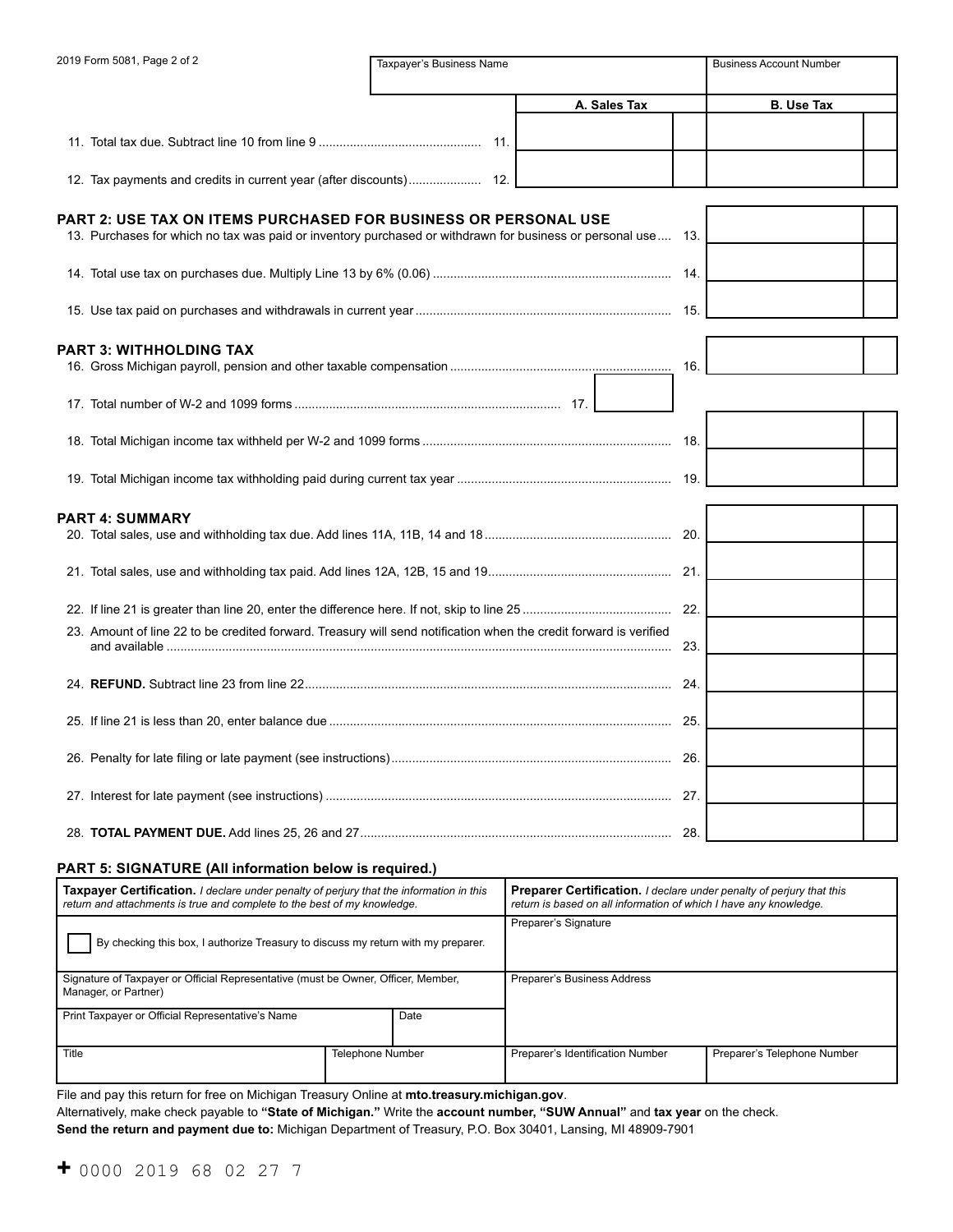# **Instructions for** *2019 Sales, Use and Withholding Taxes Annual Return* **(Form 5081)**

**completed** but will not be used to replace an existing valid or subrent exemption claims. address for the purpose of correspondence or refunds.<br>
Update address and other registration information using<br>
Michigan Treasury Online (MTO) at **mto.treasury.**<br>
Michigan Treasury Online (MTO) at **mto.treasury.**<br>
Michigan **michigan.gov** or mail a *Notice of Change or Discontinuance* structural part of real estate located in another state.<br> **Line 5c: Agricultural Production Exemption.** The **Line 16. Line 5c: Agricultural Production Exempti** 

IMPORTANT: This is a return for sales tax, use tax and<br>or withholding tax. If the taxpayer inserts a zero on or leaves<br>blank any line reporting sales tax, use tax or withholding<br>tax, the taxpayer is certifying that no tax registered and/or liable for. If it is determined that tax is<br>owed the taxpayer will be liable for the deficiency as well as<br>perchaser. Property transported out-of-state by the purchaser<br>penalty and interest. Form 5081 is by using approved tax preparation software.

**Example 14: Total Gross Sales for Tax Vear being Reported.**<br> **Example 2018** Changes for nontaxable services billed separately, such as<br>
Enter total sales, including cash, credit and installment<br>
transactions, of tangible

**Line 1B: Out-of-state Retailers Who do Not Have Retail Community Stores in Michigan:** Enter total sales, including cash, credit,<br>and installment transactions, of tangible personal property. The debts are eligible to be de and installment transactions, of tangible personal property. • The debts are eligible to be debts are to be detailed for  $\frac{1}{\sqrt{2}}$ 

Line 2B: Rental of Tangible Property and <sup>tax purposes.</sup>

- 
- not limited to total hotel, motel, and vacation home<br>rentals, and assessments imposed under the Convention<br>and Tourism Act, the Convention Facility Development<br>Act, the Regional Tourism Marketing Act, and the<br>Community Con

Line 5a-5l: Allowable Exemptions and/or Deductions. Use<br>
lines 5a - 5l to deduct from gross sales the nontaxable sales<br>
included in line 4. Deductions taken for tax exempt sales<br>
Line 5i: Michigan Motor Fuel Tax. Motor fue included in line 4. Deductions taken for tax exempt sales **Line 5i: Michigan Motor Fuel Tax.** Motor fuel retailers must be substantiated in business records. A completed copy may deduct the Michigan motor fuel taxes that were included<br>of Michigan Sales and Lise Tax Certificate of Exemption in gross sales on line 1 and paid to the State of *Michigan Sales and Use Tax Certificate of Exemption* (Form 3372) or the same information in another format (Form 3372) or the same information in another format **Line 5j: Direct Payment Deduction.** Enter sales made to must be obtained from the purchaser. For more information purchasers that claimed direct pay exemption from sales<br>on exemption documentation, see Revenue Administrative and use taxes. If you accepted Michigan's Sales and U on exemption documentation, see Revenue Administrative and use taxes. If you accepted *Michigan's Sales and Use Tax* 

**NOTE: The address field on this form is required to be Line 5a: Resale, Sublease or Subrent.** Enter resale, sublease

**PART 1: SALES AND USE TAX** Line 5e: Nontaxable Services Billed Separately. Enter<br>
charges for nontaxable services billed separately, such as

- 
- 
- 

**Accommodations.** A bad debt deduction may also be claimed by a third-party<br> **A** bad debt deduction may also be claimed by a third-party<br>
Lender provided the retailer who reported the tax and the • Lessors of tangible personal property: Enter amount of<br>total rental receipts.<br>• Persons providing accommodations: This includes but is<br>• Persons providing accommodations: This includes but is **• Persons providing accommodations:** This includes but is deduction. Certain additional conditions must be met. See not limited to total hotel, motel, and vacation home MCI 205.54; 205.000 and RAB 2015.27

from telecommunications service.<br> **Line 5h: Government Exemption.** Direct sales to the<br>
United States Government, State of Michigan, or its political

Certificate of Exemption (Form 3372), the box in Section 3 for "Other" should substantially include the following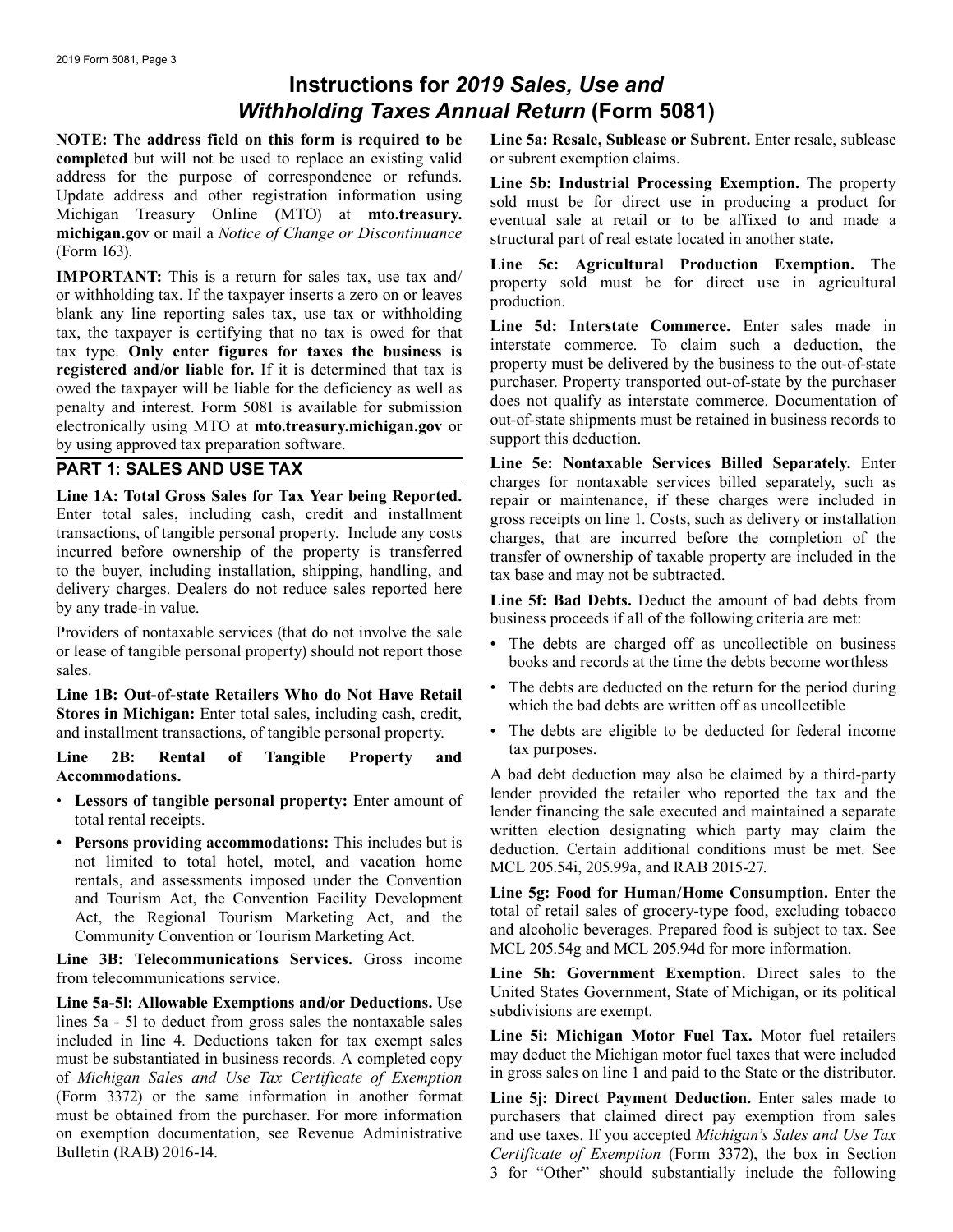2019 Form 5081, Page 4

statement: "Direct pay authorized under Account Number [listing either the Federal Employer Identification Number or the Michigan Treasury Registration Number]." MCL 205.98.

**Line 5k: Other Exemptions and/or Deductions.** Identify exemptions or deductions not covered in items 5a through 5j on this line. Examples of exemptions or deductions are:

- Allowable trade-in values on vehicle sales. Motor vehicle, recreational vehicle, and watercraft dealers may be eligible to deduct a limited trade-in value under MCL 205.51(d). **Taxes paid to Secretary of State are not reported here.** Instead, they are reported on the *Vehicle Dealer Supplemental Schedule* (Form 5086, e-file only).
- Direct sales, not for resale, to certain nonprofit agencies, churches, schools, hospitals, and homes for the care of children and the aged, to the extent the property is used to carry out the nonprofit purpose of the organization. Limitations apply to vehicles. All sales must be paid for directly from the funds of the exempt organization to qualify.
- Assessments imposed under the Convention and Tourism Act, the Convention Facility Development Act, the Regional Tourism Marketing Act, or the Community Convention or Tourism Marketing Act. Hotels and motels may deduct the assessments included in gross sales and rentals provided use tax on the assessments was not charged to the customers.
- Credits allowed to customers for sales tax originally paid on merchandise voluntarily returned, provided the return is made within the time period for returns stated in the taxpayer's refund policy or 180 days after the initial sale, whichever is earlier. Repossessions are not allowable deductions.
- Sales to contractors of materials which will become part of a finished structure for a qualified exempt nonprofit hospital, qualified exempt nonprofit housing entity or church sanctuary, or materials to be affixed to and made a structural part of real estate located in another state. The purchaser will provide a *Michigan Sales and Use Tax Contractor Eligibility Statement* (Form 3520). See RAB 2016-18.
- Vehicle sales to non-reciprocal states for which no tax was paid to Secretary of State.
- Qualified nonprofit organizations may take a deduction for the sale of the first \$10,000.00 of tangible personal property in a calendar year for fund-raising purposes if the aggregate sales at retail in the calendar year are less than \$25,000.00. For qualifications, see RAB 1995-3.

**Line 5l: Tax Included in Gross Sales.** If you have tax included in your gross sales, divide your gross sales by 17.6667 and enter the amount.

**Line 8:** If more tax was collected than the amount on line 7, enter the difference.

#### **Line 10: Total Discount Allowed.**

• **Annual filers**: Enter \$72 if the tax due on line 9 is \$108 or more. If tax due is less than \$108, calculate the discount by multiplying line 9 by 2/3 (0.6667).

• **Accelerated/Monthly/Quarterly filers:** Enter total discounts allowed for the year.

**Line 12:** Enter total payments plus credits from *2019 Fuel Supplier and Wholesaler Prepaid Sales Tax Schedule* (Form 5083), *2019 Fuel Retailer Supplemental Schedule* (Form 5085), and *2019 Vehicle Dealer Supplemental Schedule* (Form 5086), if applicable, made for the current tax year.

**Note:** all prepaid sales tax schedules are e-file only.

#### **PART 2: USE TAX ON ITEMS PURCHASED FOR BUSINESS OR PERSONAL USE**

**Line 13:** Enter purchases for which no tax was paid, including property withdrawn from inventory for business or personal use. For Manufacturer/Contractors, alternative measures of the use tax base should be reported (see MCL 205.93a(1)(f) and (g) and RAB 2016-24 for more information). For all other taxpayers, report the "purchase price" as defined in MCL 205.92(f).

### **PART 3: WITHHOLDING TAX**

**Line 17:** Enter the number of your W-2 and 1099 statements.

Line 18: Enter the total Michigan income tax withheld for the return year.

**Line 19:** Enter the total Michigan income tax withholding previously paid for the return year. (Do not include penalty and interest).

#### **PART 4: SUMMARY**

**Line 24:** Enter the amount of overpayment from line 22 to be refunded. Refunds will not be made in amounts of less than \$1.

**Line 25:** If line 21 (tax paid) is less than line 20 (tax due), enter the additional tax due. Pay any amount greater than or equal to \$1.

**Line 28: Total Payment Due.** Add lines 25, 26 and 27. Make check payable to **"State of Michigan."** Write the **account number, "SUW Annual"** and **the tax year** on the check. Do not pay if the amount due is less than \$1.

### **How to Compute Penalty and Interest**

If the return is filed after February 28 and no tax is due, compute penalty at \$10 per day up to a maximum of \$400. If the return is filed with additional tax due, include penalty and interest with the payment. Penalty is 5% of the tax due and increases by an additional 5% per month or fraction thereof, after the second month, to a maximum of 25%. Interest is charged daily using the average prime rate, plus 1 percent.

Refer to **www.michigan.gov/taxes** for current interest rate information or help in calculating late payment fees.

### **Wage Statements and Reporting**

Wage statements are federal forms and include W-2s and 1099s. W-2 statements must be furnished to employees by January 31. See IRS form instructions to determine the deadline to furnish 1099 forms to recipients. State copies of wage statements are due to the Department of Treasury on